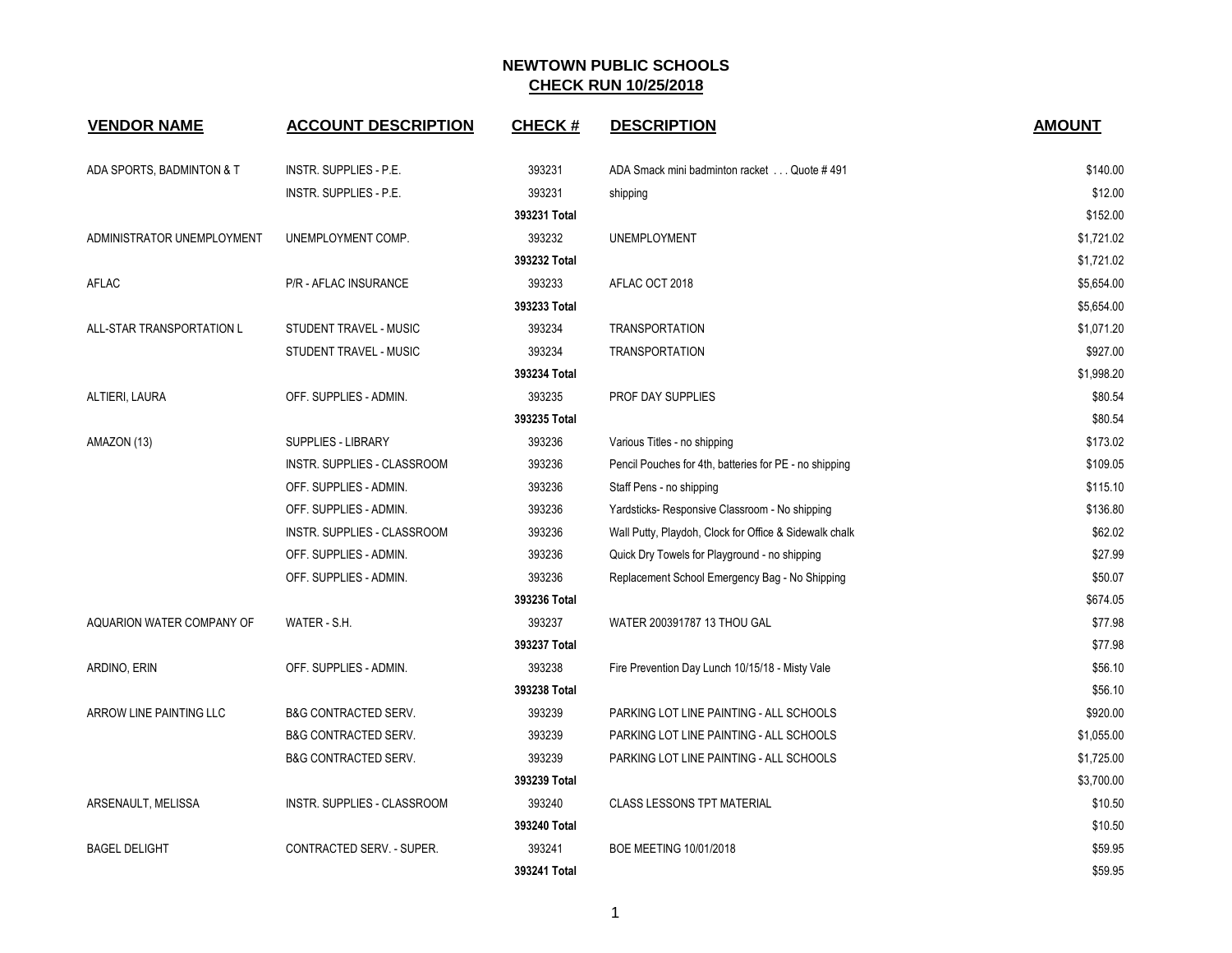| <b>VENDOR NAME</b>         | <b>ACCOUNT DESCRIPTION</b>          | <b>CHECK#</b> | <b>DESCRIPTION</b>                                                           | <b>AMOUNT</b> |
|----------------------------|-------------------------------------|---------------|------------------------------------------------------------------------------|---------------|
| <b>BAILEY, RICHARD</b>     | <b>B&amp;G SUPPLIES - CUSTODIAL</b> | 393242        | SHOES (90831)                                                                | \$150.00      |
|                            |                                     | 393242 Total  |                                                                              | \$150.00      |
| <b>BARCO PRODUCTS CO.</b>  | INSTR. SUPPLIES - CLASSROOM         | 393243        | Reflection Bench 8 Feet - KBC1340 - Dark Brown                               | \$1,318.85    |
|                            | INSTR. SUPPLIES - CLASSROOM         | 393243        | Shipping                                                                     | \$247.91      |
|                            |                                     | 393243 Total  |                                                                              | \$1,566.76    |
| <b>BEACON GRAPHICS LLC</b> | INSTR. SUPPLIES - TECH ED.          | 393244        | THERMOFLEX- VECTOR MATTE- TWEEZERS-VINYL RACK HOLDS - SEE CART               | \$2,432.89    |
|                            | INSTR. SUPPLIES - TECH ED.          | 393244        | THERMOFLEX- VECTOR MATTE- TWEEZERS-VINYL RACK HOLDS - SEE CART               | \$40.05       |
|                            |                                     | 393244 Total  |                                                                              | \$2,472.94    |
| <b>BENOIT, CHRISTINA</b>   | MEMBERSHIPS - NONPUBLIC             | 393245        | <b>NASN RENEWAL</b>                                                          | \$141.00      |
|                            |                                     | 393245 Total  |                                                                              | \$141.00      |
| <b>BIO CORPORATION</b>     | INSTR. SUPPLIES - SCIENCE           | 393246        | Assorted items for science classes, including cow eyes, sheep hearts, brains | \$427.15      |
|                            | <b>INSTR. SUPPLIES - SCIENCE</b>    | 393246        | Shipping charge                                                              | \$80.30       |
|                            |                                     | 393246 Total  |                                                                              | \$507.45      |
| <b>BLICK ART MATERIALS</b> | INSTR. SUPPLIES - TECH ED.          | 393247        | LEAD REFILL- LEAD HOLDER- MAGIC RUB ERASER                                   | \$135.82      |
|                            |                                     | 393247 Total  |                                                                              | \$135.82      |
| <b>BREAKOUT INC.</b>       | INSTR. SUPPLIES - SOC. STUDIES      | 393248        | Class pack of two kits with single Platform access code.                     | \$275.00      |
|                            |                                     | 393248 Total  |                                                                              | \$275.00      |
| CANON FINANCIAL SERVICES   | COPIER RENTAL - CLASSROOM           | 393249        | COPIER CONTACT 2018/19                                                       | \$2,475.59    |
|                            | COPIER RENTAL - CLASSROOM           | 393249        | COPIER CONTACT 2018/19                                                       | \$3,961.13    |
|                            | COPIER RENTAL - CLASSROOM           | 393249        | COPIER CONTACT 2018/19                                                       | \$2,971.08    |
|                            | COPIER RENTAL - CLASSROOM           | 393249        | COPIER CONTACT 2018/19                                                       | \$2,475.59    |
|                            | COPIER RENTAL - CLASSROOM           | 393249        | COPIER CONTACT 2018/19                                                       | \$5,846.32    |
|                            | COPIER RENTAL - CLASSROOM           | 393249        | COPIER CONTACT 2018/19                                                       | \$7,650.81    |
|                            | COPIER RENTAL - CLASSROOM           | 393249        | COPIER CONTACT 2018/19                                                       | \$16,382.56   |
|                            | COPIER RENTAL - BUS. SERV.          | 393249        | COPIER CONTACT 2018/19                                                       | \$3,828.91    |
|                            |                                     | 393249 Total  |                                                                              | \$45,591.99   |
| CAROLINA BIOLOGICAL        | INSTR. SUPPLIES - CLASSROOM         | 393250        | See attached, beetles, living materials -ecosystems, lady bugs               | \$42.07       |
|                            |                                     | 393250 Total  |                                                                              | \$42.07       |
| <b>CCSN</b>                | PROF. SERV. - PSYCH/MED. EVAL.      | 393251        | BT AND BCBA CONSULTING SERVICES FOR FW                                       | \$2,000.00    |
|                            |                                     | 393251 Total  |                                                                              | \$2,000.00    |
| <b>CECA</b>                | STAFF TRAIN. - LIBRARY              | 393252        | CECA 20108 Registration                                                      | \$65.00       |
|                            |                                     | 393252 Total  |                                                                              | \$65.00       |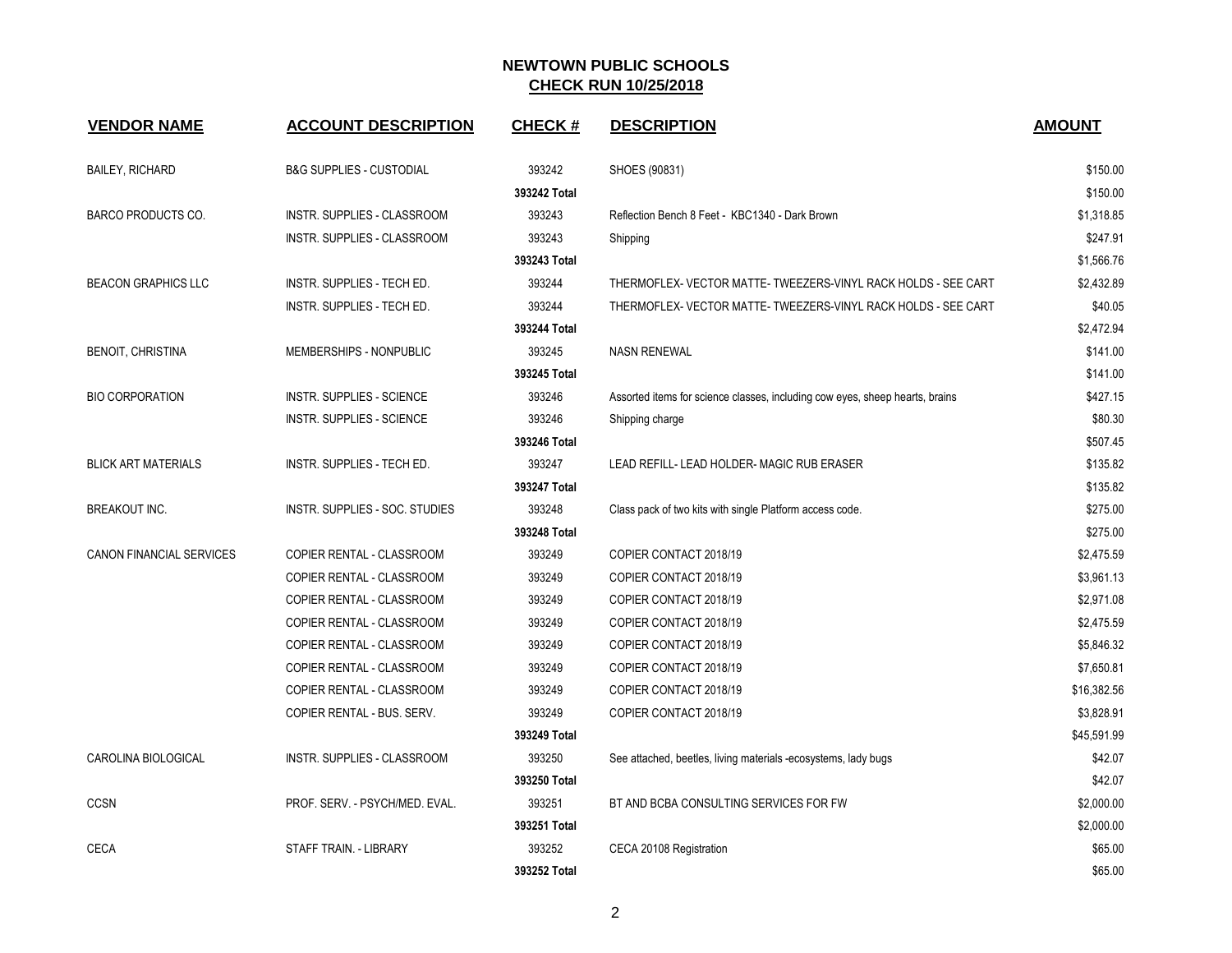| <b>VENDOR NAME</b>               | <b>ACCOUNT DESCRIPTION</b>       | <b>CHECK#</b> | <b>DESCRIPTION</b>                                       | <b>AMOUNT</b> |
|----------------------------------|----------------------------------|---------------|----------------------------------------------------------|---------------|
| CED                              | <b>B&amp;G SUPPLIES - MAINT.</b> | 393253        | TAPE, GFI, WALL JACKS, FIXTURES, PLUGS, EXPANSION JOINTS | \$590.00      |
|                                  | <b>B&amp;G SUPPLIES - MAINT.</b> | 393253        | CONDUIT, GFI, CIRCUITS SHOP STOCK - ELECTRICAL SUPPLIES  | \$199.50      |
|                                  | B. & G. REPAIRS - H.S.           | 393253        | LIGHTING CIRCUIT REPAIRS - NHS                           | \$372.00      |
|                                  | B. & G. REPAIRS - H.S.           | 393253        | LIGHTING AND EXHAUST FAN BREAKER REPAIRS - NHS           | \$938.00      |
|                                  |                                  | 393253 Total  |                                                          | \$2,099.50    |
| CHAINSAWS UNLIMITED,             | REPAIRS - MAINT.                 | 393254        | REPAIR 3 SNOW BLOWERS - RIS / NHS                        | \$115.55      |
|                                  | <b>REPAIRS - MAINT.</b>          | 393254        | REPAIR 3 SNOW BLOWERS - RIS / NHS                        | \$115.55      |
|                                  | REPAIRS - MAINT.                 | 393254        | REPAIR 3 SNOW BLOWERS - RIS / NHS                        | \$115.55      |
|                                  |                                  | 393254 Total  |                                                          | \$346.65      |
| CMRS-POC (HIGH SCHOOL)           | POSTAGE - ADMIN.                 | 393255        | <b>POSTAGE</b>                                           | \$5,500.00    |
|                                  |                                  | 393255 Total  |                                                          | \$5,500.00    |
| CPI (CRISIS PREVENTION IN        | STAFF TRAIN. - PUPIL SERV.       | 393256        | CPI REFRESHER BOOKS                                      | \$950.00      |
|                                  |                                  | 393256 Total  |                                                          | \$950.00      |
| <b>CREATIVE FINANCIAL STAFFI</b> | <b>EXTRA WORK - DISTRICT</b>     | 393257        | STAFFING SERV FOR PAYROLL POSITION                       | \$1,339.61    |
|                                  |                                  | 393257 Total  |                                                          | \$1,339.61    |
| <b>CREC</b>                      | TUITION - OUT-OF-DISTRICT        | 393258        | TUITION - OUT-OF-DISTRICT                                | \$3,390.00    |
|                                  | REPAIRS - SP/HEAR.               | 393258        | REPAIRS - SP/HEAR.                                       | \$3,390.00    |
|                                  | REPAIRS - SP/HEAR.               | 393258        | REPAIRS - SP/HEAR.                                       | \$3,390.00    |
|                                  | REPAIRS - SP/HEAR.               | 393258        | REPAIRS - SP/HEAR.                                       | \$3,390.00    |
|                                  | REPAIRS - SP/HEAR.               | 393258        | REPAIRS - SP/HEAR.                                       | \$3,390.00    |
|                                  | REPAIRS - SP/HEAR.               | 393258        | REPAIRS - SP/HEAR.                                       | \$3,390.00    |
|                                  | PROF. SERV. - SP/HEAR.           | 393258        | PROF. SERV. - SP/HEAR.                                   | \$6,135.00    |
|                                  | PROF. SERV. - SP/HEAR.           | 393258        | PROF. SERV. - SP/HEAR.                                   | \$6,820.00    |
|                                  | PROF. SERV. - SP/HEAR.           | 393258        | PROF. SERV. - SP/HEAR.                                   | \$9,385.00    |
|                                  | PROF. SERV. - SP/HEAR.           | 393258        | PROF. SERV. - SP/HEAR.                                   | \$11,300.00   |
|                                  | PROF. SERV. - SP/HEAR.           | 393258        | PROF. SERV. - SP/HEAR.                                   | \$6,135.00    |
|                                  | PROF. SERV. - PSYCH/MED. EVAL.   | 393258        | PROF. SERV. - PSYCH/MED. EVAL.                           | (\$1,123.00)  |
|                                  |                                  | 393258 Total  |                                                          | \$58,992.00   |
| <b>CRYSTAL ROCK</b>              | INSTR. SUPPLIES - CLASSROOM      | 393259        | Delivery of 18, 5 gallon bottles of water, per month     | \$9.00        |
|                                  |                                  | 393259 Total  |                                                          | \$9.00        |
| DALTON, ANNE                     | MEMBERSHIPS - H.S.               | 393260        | NASN/ASNC MEMBERSHIP                                     | \$141.00      |
|                                  |                                  | 393260 Total  |                                                          | \$141.00      |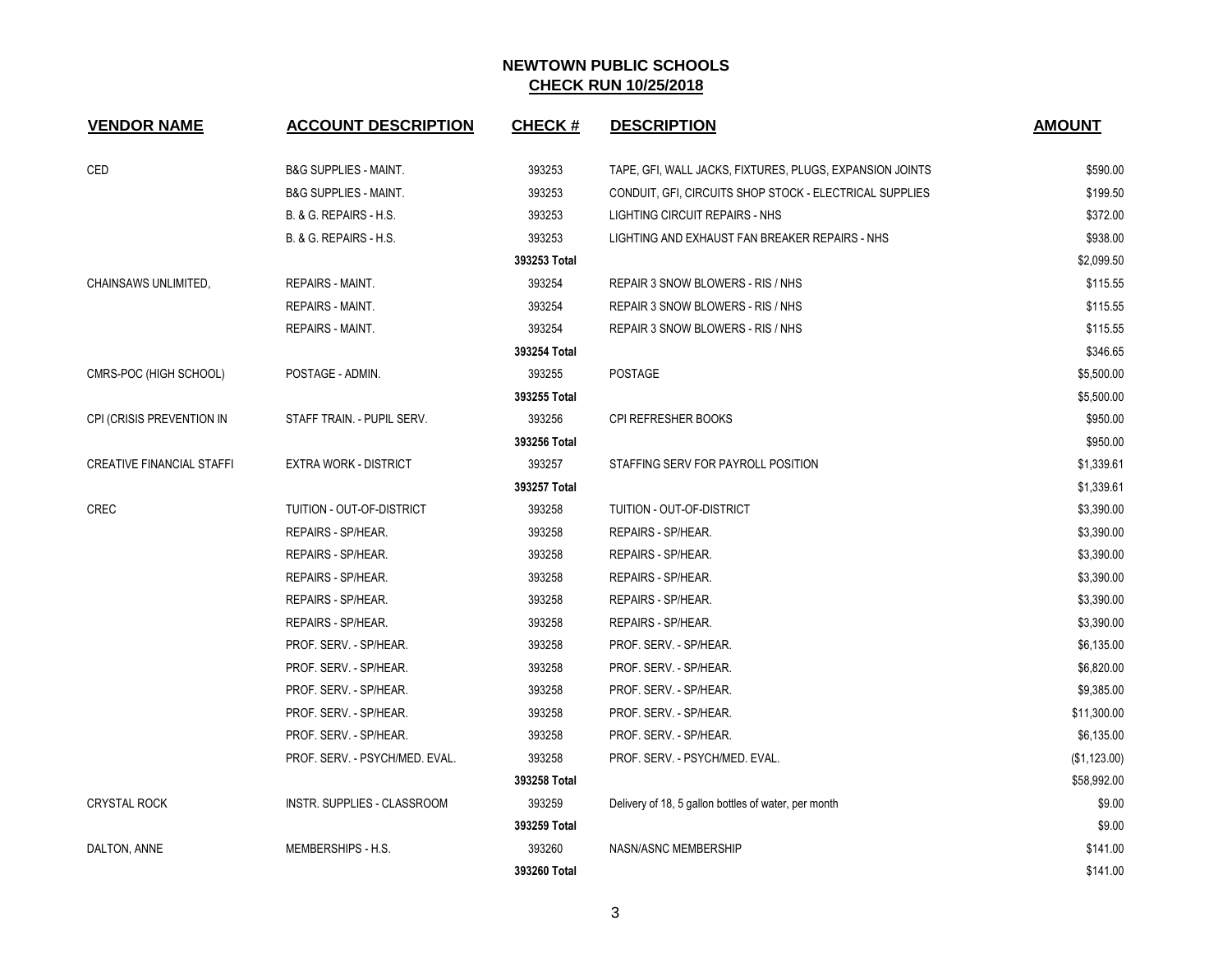| <b>VENDOR NAME</b>           | <b>ACCOUNT DESCRIPTION</b>       | <b>CHECK#</b> | <b>DESCRIPTION</b>                                                          | <b>AMOUNT</b> |
|------------------------------|----------------------------------|---------------|-----------------------------------------------------------------------------|---------------|
| DAVILA, JEAN M. EVANS        | OTHER SUPPLIES - STAFF DEVELOP.  | 393261        | SMARTER BALANCED LUNCH MEETING                                              | \$209.17      |
|                              |                                  | 393261 Total  |                                                                             | \$209.17      |
| DCS PROMOTIONS LLC           | <b>SECURITY SUPPLIES</b>         | 393262        | Long-Sleve School Security Officer Uniform Shirt, Cornerstone Tactical Polo | \$109.00      |
|                              |                                  | 393262 Total  |                                                                             | \$109.00      |
| EAST RIVER ENERGY INC.       | FUEL OIL - HOM.                  | 393263        | OIL 3052.0 GAL HOM                                                          | \$6,272.29    |
|                              |                                  | 393263 Total  |                                                                             | \$6,272.29    |
| <b>EDADVANCE</b>             | TUITION - OUT-OF-DISTRICT        | 393264        | TUITION - OUT-OF-DISTRICT                                                   | \$5,446.46    |
|                              | TUITION - OUT-OF-DISTRICT        | 393264        | TUITION - OUT-OF-DISTRICT                                                   | \$540.00      |
|                              | STAFF TRAIN. - CLASSROOM         | 393264        | STAFF TRAIN. - CLASSROOM                                                    | \$495.00      |
|                              |                                  | 393264 Total  |                                                                             | \$6,481.46    |
| EDUCATIONAL THEATRE ASSOC    | CONTRACTED SERV. - MUSIC         | 393265        | THESPIAN INDUCTION                                                          | \$180.00      |
|                              |                                  | 393265 Total  |                                                                             | \$180.00      |
| <b>EDUPORIUM</b>             | OTHER SUPPLIES - STAFF DEVELOP.  | 393266        | EDSTEM CLASS (91949)                                                        | \$1,222.20    |
|                              | INSTR. SUPPLIES - COMPUTER ED.   | 393266        | <b>Bloxels Card deck Bundle</b>                                             | \$49.95       |
|                              | INSTR. SUPPLIES - COMPUTER ED.   | 393266        | Ship charge                                                                 | \$6.00        |
|                              |                                  | 393266 Total  |                                                                             | \$1,278.15    |
| <b>ESPITEE, KRISTEN</b>      | STAFF TRAVEL - PUPIL SERV.       | 393267        | TRAVEL 08/22-10/17/18                                                       | \$204.10      |
|                              |                                  | 393267 Total  |                                                                             | \$204.10      |
| FEDERAL EXPRESS CORP         | <b>INSTR. SUPPLIES - SCIENCE</b> | 393268        | Return shipment of unwanted engineering notebooks                           | \$25.20       |
|                              |                                  | 393268 Total  |                                                                             | \$25.20       |
| <b>FLINN SCIENTIFIC INC</b>  | <b>INSTR. SUPPLIES - SCIENCE</b> | 393269        | Stick Bug Survival- Super Value Kit, Item FB1607                            | \$76.50       |
|                              | INSTR. SUPPLIES - SCIENCE        | 393269        | shipping                                                                    | \$13.95       |
|                              |                                  | 393269 Total  |                                                                             | \$90.45       |
| FOLLETT SCHOOL SOLUTIONS     | TEXTBOOKS - WORLD LANG.          | 393270        | Cuaderno practical por niveles for avancemos package                        | \$2,576.40    |
|                              |                                  | 393270 Total  |                                                                             | \$2,576.40    |
| <b>FREY SCIENTIFIC</b>       | <b>INSTR. SUPPLIES - SCIENCE</b> | 393271        | See attached list                                                           | \$197.37      |
|                              |                                  | 393271 Total  |                                                                             | \$197.37      |
| <b>GLOBAL MECHANICAL LLC</b> | <b>EMERGENCY REPAIRS - RIS.</b>  | 393272        | REPLACE CIRCULATOR PUMP - RIS                                               | \$2,563.39    |
|                              | <b>EMERGENCY REPAIRS - H.S.</b>  | 393272        | WATER HEATER INSTALL - NHS                                                  | \$1,437.20    |
|                              | <b>EMERGENCY REPAIRS - RIS.</b>  | 393272        | HVAC REPAIR AV BOX - RIS                                                    | \$3,355.20    |
|                              | <b>EMERGENCY REPAIRS - H.S.</b>  | 393272        | BOILER ROOM PUMP LEAK - NHS                                                 | \$2,914.00    |
|                              |                                  | 393272 Total  |                                                                             | \$10,269.79   |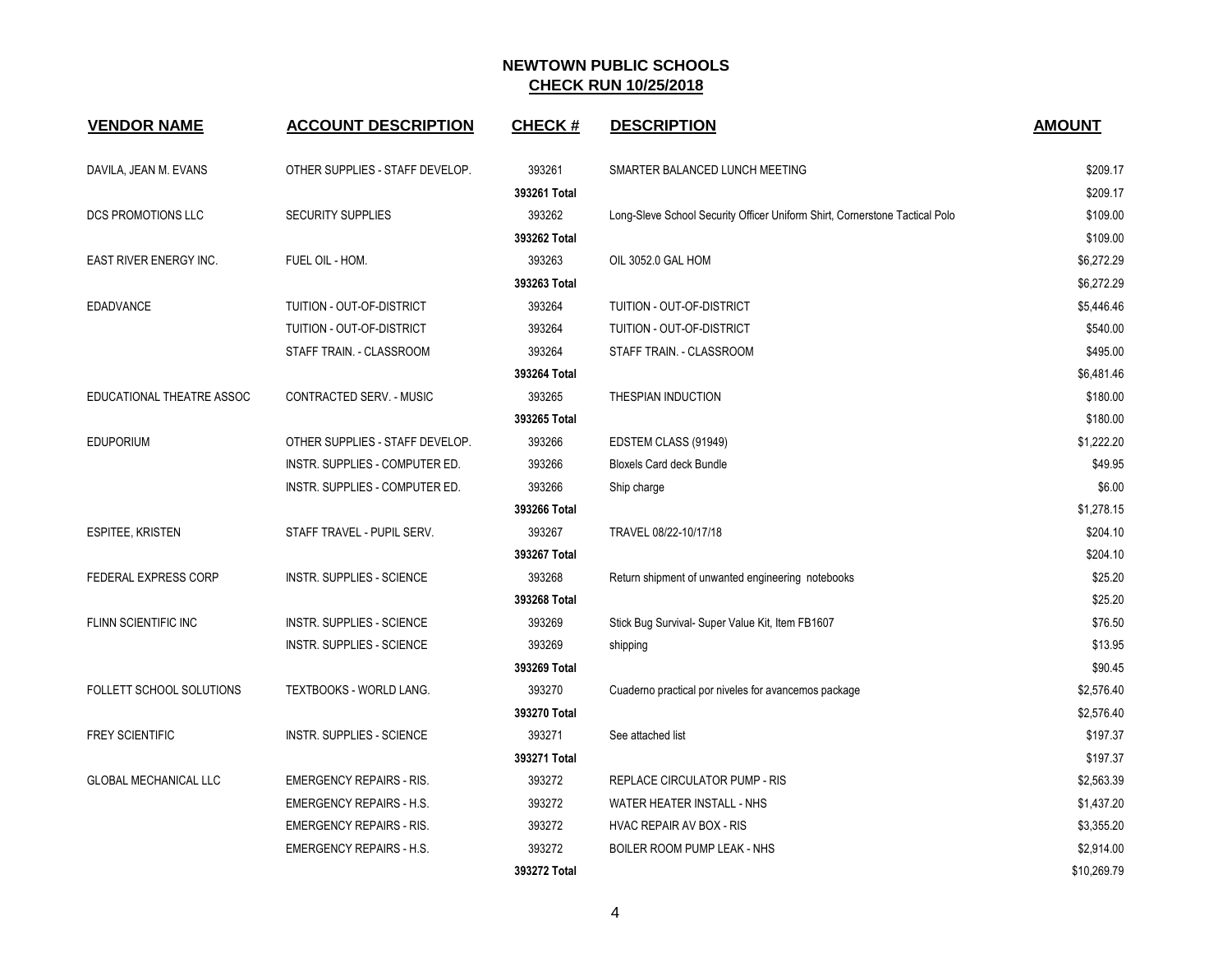| <b>VENDOR NAME</b>               | <b>ACCOUNT DESCRIPTION</b>          | <b>CHECK#</b> | <b>DESCRIPTION</b>                                        | <b>AMOUNT</b> |
|----------------------------------|-------------------------------------|---------------|-----------------------------------------------------------|---------------|
| <b>GOLDIE AND LIBRO MUSIC CE</b> | <b>REPAIRS - MUSIC</b>              | 393273        | <b>INSTRUMENT REPAIRS</b>                                 | \$145.00      |
|                                  |                                     | 393273 Total  |                                                           | \$145.00      |
| <b>GRAINGER</b>                  | REPAIRS - TECH ED.                  | 393274        | PARTS FOR REPAIRS                                         | \$82.94       |
|                                  | INSTR. SUPPLIES - TECH ED.          | 393274        | <b>AUTO SUPPLIES</b>                                      | \$82.94       |
|                                  |                                     | 393274 Total  |                                                           | \$165.88      |
| HALL, EUGENE                     | <b>INSTR. SUPPLIES - MATH</b>       | 393275        | <b>CALCULATOR</b>                                         | \$25.00       |
|                                  |                                     | 393275 Total  |                                                           | \$25.00       |
| <b>HARRISON, TRENT</b>           | STAFF TRAVEL - CLASSROOM            | 393276        | TRAVEL TRINITY COLLEGE                                    | \$64.75       |
|                                  |                                     | 393276 Total  |                                                           | \$64.75       |
| <b>HAT CITY PAPER &amp; SUP</b>  | <b>B&amp;G SUPPLIES - CUSTODIAL</b> | 393277        | PAPER PRODUCTS, NAPKINS, BURNISHING PADS - CUST SUPPLIES  | \$93.00       |
|                                  |                                     | 393277 Total  |                                                           | \$93.00       |
| <b>HAYDUCKY JENNIFER</b>         | STAFF TRAIN. - SCIENCE              | 393278        | <b>SCIENCE BOOKS</b>                                      | \$166.32      |
|                                  |                                     | 393278 Total  |                                                           | \$166.32      |
| HEIN, ROBERT                     | <b>B&amp;G SUPPLIES - CUSTODIAL</b> | 393279        | SHOES (90831                                              | \$147.96      |
|                                  |                                     | 393279 Total  |                                                           | \$147.96      |
| HOMETOWN TOOL LLC                | <b>B&amp;G SUPPLIES - CUSTODIAL</b> | 393280        | CUSTODIAN UNIFORM - 2018-2019                             | \$249.00      |
|                                  | <b>B&amp;G SUPPLIES - CUSTODIAL</b> | 393280        | CUSTODIAN UNIFORM - 2018-2019                             | \$90.00       |
|                                  | <b>B&amp;G SUPPLIES - CUSTODIAL</b> | 393280        | CUSTODIAN UNIFORM - 2018-2019                             | \$252.99      |
|                                  | <b>B&amp;G SUPPLIES - CUSTODIAL</b> | 393280        | CUSTODIAN UNIFORM - 2018-2019                             | \$78.00       |
|                                  |                                     | 393280 Total  |                                                           | \$669.99      |
| J.C. MUSIC, LLC                  | <b>REPAIRS - MUSIC</b>              | 393281        | Various instrumental repairs Free shipping                | \$774.00      |
|                                  | <b>REPAIRS - MUSIC</b>              | 393281        | Quote - Bass repair - Reset Neck: Assemble: Tune          | \$475.00      |
|                                  | <b>REPAIRS - MUSIC</b>              | 393281        | Estimate to replace endpin and bridge on cello            | \$155.00      |
|                                  | <b>REPAIRS - MUSIC</b>              | 393281        | For instrument repairs needed throughout the school year. | \$85.00       |
|                                  | <b>REPAIRS - MUSIC</b>              | 393281        | For instrument repairs needed throughout the school year. | \$75.00       |
|                                  |                                     | 393281 Total  |                                                           | \$1,564.00    |
| <b>KAPITAN, LISA</b>             | STAFF TRAVEL - CLASSROOM            | 393282        | <b>AWARDS</b>                                             | \$47.42       |
|                                  |                                     | 393282 Total  |                                                           | \$47.42       |
| <b>KEVA PLANKS EDUCATION</b>     | OTHER SUPPLIES - STAFF DEVELOP.     | 393283        | KEVA (91949)                                              | \$825.00      |
|                                  |                                     | 393283 Total  |                                                           | \$825.00      |
| <b>LEARNING A-Z</b>              | INSTR. SUPPLIES - SP. ED. PREK-8    | 393284        | RENEWAL ORDER NUMBER: 6733245                             | \$111.05      |
|                                  |                                     | 393284 Total  |                                                           | \$111.05      |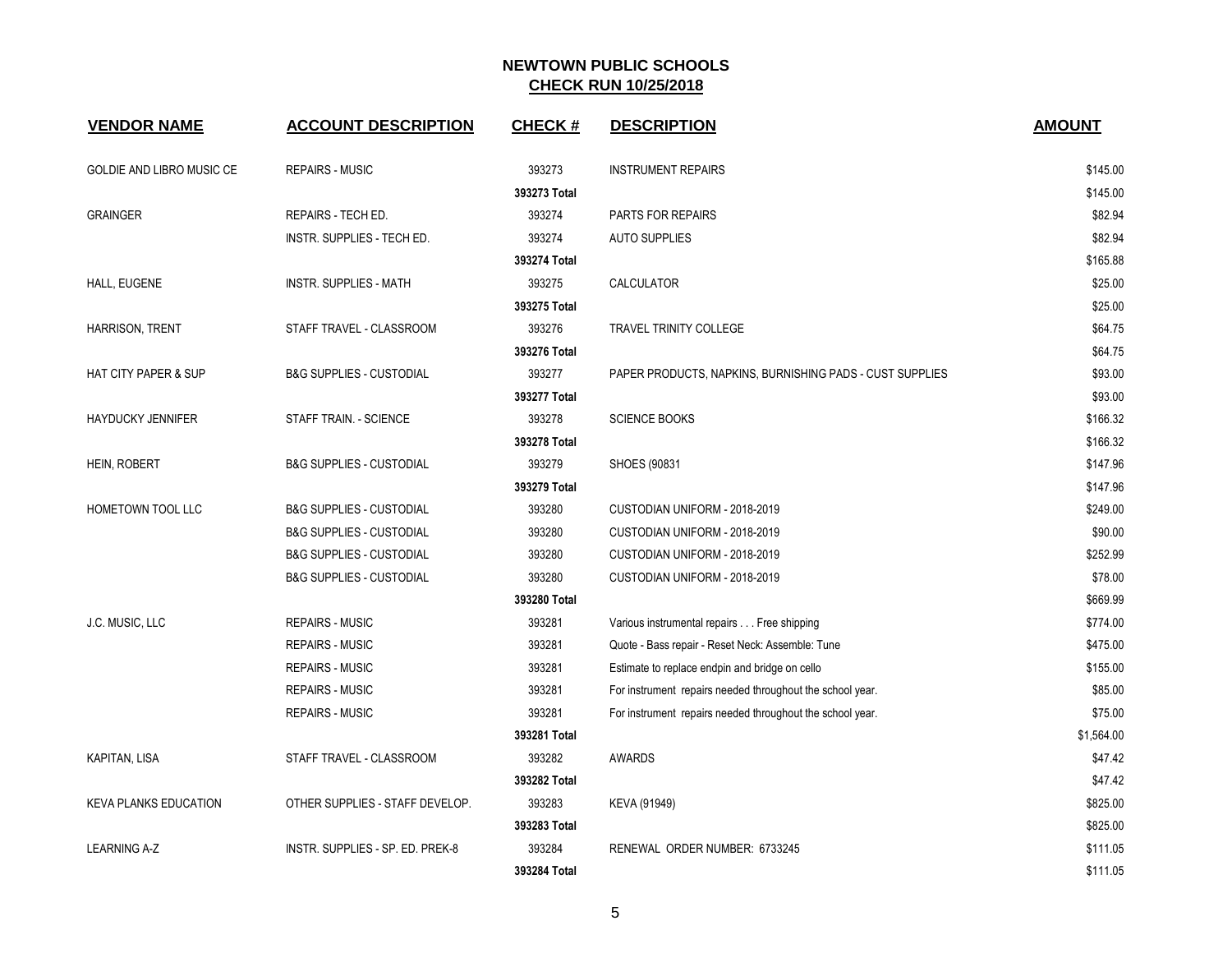| <b>VENDOR NAME</b>   | <b>ACCOUNT DESCRIPTION</b>    | CHECK #      | <b>DESCRIPTION</b>                                                                     | <b>AMOUNT</b> |
|----------------------|-------------------------------|--------------|----------------------------------------------------------------------------------------|---------------|
| LLOYD, JACLYN        | STAFF TRAVEL - CLASSROOM      | 393285       | <b>TRAVEL &amp; AIRPORT PARKING</b>                                                    | \$136.73      |
|                      |                               | 393285 Total |                                                                                        | \$136.73      |
| MACGILL, WILLIAM & C | MEDICAL SUPPLIES - ELEM.      | 393286       | Item# 1276 Children's Ibuprofen                                                        | \$47.50       |
|                      | MEDICAL SUPPLIES - H.S.       | 393286       | Item #50601Medikoff Drops (Bulk)                                                       | \$50.34       |
|                      |                               | 393286 Total |                                                                                        | \$97.84       |
| MASON W.B. INC.      | INSTR. SUPPLIES - SCIENCE     | 393287       | PENS, TAPE, FOLDERS, MAGNETS                                                           | \$4.80        |
|                      | OFF. SUPPLIES - BUS. SERV.    | 393287       | COFFEE 20081/19                                                                        | \$45.96       |
|                      | OFF. SUPPLIES - BUS. SERV.    | 393287       | <b>SUPPLIES 2018/19</b>                                                                | \$140.31      |
|                      | OFF. SUPPLIES - BUS. SERV.    | 393287       | <b>SUPPLIES 2018/19</b>                                                                | \$57.64       |
|                      | OFF. SUPPLIES - BUS. SERV.    | 393287       | <b>SUPPLIES 2018/19</b>                                                                | \$9.79        |
|                      | OFF. SUPPLIES - BUS. SERV.    | 393287       | <b>WATER 2018/19</b>                                                                   | \$47.92       |
|                      | SUPPLIES - LIBRARY            | 393287       | Assorted supplies, see attached. Prices quoted by Bob Manowitz. No shipping            | \$46.77       |
|                      | SUPPLIES - LIBRARY            | 393287       | Assorted supplies, see attached. Prices quoted by Bob Manowitz. No shipping            | \$47.52       |
|                      | SUPPLIES - LIBRARY            | 393287       | Assorted supplies, see attached. Prices quoted by Bob Manowitz. No shipping            | \$116.87      |
|                      | SUPPLIES - LIBRARY            | 393287       | Assorted supplies, see attached. Pr                                                    | \$6.42        |
|                      | INSTR. SUPPLIES - ENGLISH     | 393287       | Expo Markers, index cards, tape, batteries magnetic clips, flip charts colored pencils | \$2.76        |
|                      | INSTR. SUPPLIES - ENGLISH     | 393287       | Expo Markers, index cards, tape, batteries magnetic clips, flip charts colored pencils | (\$2.76)      |
|                      | INSTR. SUPPLIES - ENGLISH     | 393287       | Expo Markers, index cards, tape, batteries magnetic clips, flip charts colored pencils | \$211.05      |
|                      | INSTR. SUPPLIES - ENGLISH     | 393287       | Expo Markers, index cards, tape, batteries magnetic clips, flip charts colored pencils | \$39.75       |
|                      | INSTR. SUPPLIES - SCIENCE     | 393287       | Expo markers, index cards, tape, batteries, magnetic clips, colored pencils            | \$13.53       |
|                      | INSTR. SUPPLIES - SCIENCE     | 393287       | Expo markers, index cards, tape, batteries, magnetic clips, colored pencils            | \$98.68       |
|                      | INSTR. SUPPLIES - CLASSROOM   | 393287       | For purchase of supplies as needed through school year.                                | \$184.00      |
|                      | INSTR. SUPPLIES - CLASSROOM   | 393287       | For purchase of supplies as needed through school year.                                | \$4.59        |
|                      | INSTR. SUPPLIES - ENGLISH     | 393287       | <b>Blue Exam booklets</b>                                                              | \$3.55        |
|                      | INSTR. SUPPLIES - CLASSROOM   | 393287       | 250 CASES COPIES PAPER                                                                 | \$6,217.50    |
|                      | INSTR. SUPPLIES - CLASSROOM   | 393287       | <b>TISSUE PAPER</b>                                                                    | \$1,379.00    |
|                      | INSTR. SUPPLIES - ENGLISH     | 393287       | scissors, pens, command strips                                                         | \$53.01       |
|                      | INSTR. SUPPLIES - SCIENCE     | 393287       | laminating sheets, gloves. Hooks                                                       | \$53.01       |
|                      | STAFF TRAIN. - STAFF DEVELOP. | 393287       | Professional development Supplies 11/6 District                                        | \$172.47      |
|                      |                               | 393287 Total |                                                                                        | \$8.954.14    |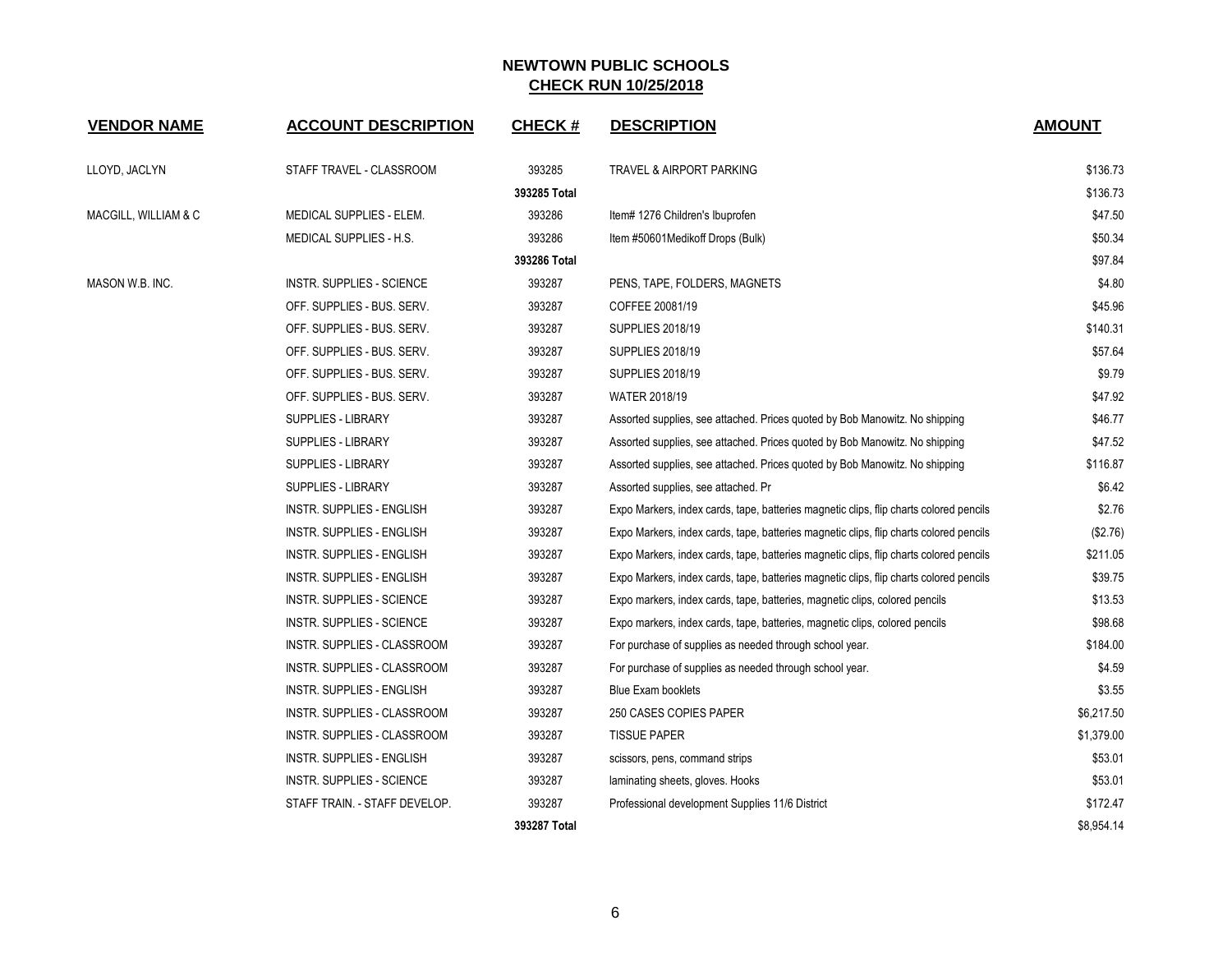| <b>VENDOR NAME</b>        | <b>ACCOUNT DESCRIPTION</b>       | <b>CHECK#</b> | <b>DESCRIPTION</b>                                                     | <b>AMOUNT</b> |
|---------------------------|----------------------------------|---------------|------------------------------------------------------------------------|---------------|
| <b>MORETTI, CHRIS</b>     | OFF. SUPPLIES - ADMIN.           | 393288        | PAPER ORGANIZER                                                        | \$180.58      |
|                           | MEMBERSHIPS - ADMIN.             | 393288        | <b>ASCD MEMBERSHIP</b>                                                 | \$69.00       |
|                           |                                  | 393288 Total  |                                                                        | \$249.58      |
| MORSE & CO, E.A.          | <b>REPAIRS - CUSTODIAL</b>       | 393289        | CHARGERS FOR SCRUBBER/BURNISHER - CUST REPAIRS                         | \$1,095.00    |
|                           |                                  | 393289 Total  |                                                                        | \$1,095.00    |
| MURPHY, KELLY             | <b>INSTR. SUPPLIES - MATH</b>    | 393290        | CALCULATOR                                                             | \$25.00       |
|                           |                                  | 393290 Total  |                                                                        | \$25.00       |
| <b>NASCO</b>              | <b>INSTR. SUPPLIES - SCIENCE</b> | 393291        | Evolution, examining Fossil and DNA evidence ItemSB51695               | \$50.96       |
|                           | INSTR. SUPPLIES - SCIENCE        | 393291        | Shipping                                                               | \$9.99        |
|                           |                                  | 393291 Total  |                                                                        | \$60.95       |
| NEOPOST USA INC.          | INSTR. SUPPLIES - CLASSROOM      | 393292        | HASLER INK CARTRIDGE                                                   | \$448.00      |
|                           | INSTR. SUPPLIES - CLASSROOM      | 393292        | <b>SHIPPING</b>                                                        | \$0.01        |
|                           |                                  | 393292 Total  |                                                                        | \$448.01      |
| NEWTOWN MIDDLE SCHOOL     | <b>CONTRACTED SERV. - SPORTS</b> | 393293        | for contracted services, ie: track meets, tournament fees              | \$140.00      |
|                           |                                  | 393293 Total  |                                                                        | \$140.00      |
| OFFICE DEPOT, INC         | INSTR. SUPPLIES - CLASSROOM      | 393294        | For supplies through CT bid. Free shipping. Hole punch, sticky notes   | \$95.76       |
|                           | INSTR. SUPPLIES - CLASSROOM      | 393294        | For supplies through CT bid. Free shipping. Hole punch, sticky notes   | \$23.28       |
|                           |                                  | 393294 Total  |                                                                        | \$119.04      |
| <b>ON-SITE SHREDDING</b>  | CONTRACTED SERV. - BUS. SERV.    | 393295        | SHREDDING SERV 2018/19                                                 | \$50.00       |
|                           | CONTRACTED SERV. - CLASSRM       | 393295        | SHREDDING SERV 2018/19                                                 | \$35.00       |
|                           | OFF. SUPPLIES - ADMIN.           | 393295        | SHREDDING SERV 2018/19                                                 | \$25.00       |
|                           | OFF. SUPPLIES - ADMIN.           | 393295        | SHREDDING SERV 2018/19                                                 | \$30.00       |
|                           | INSTR. SUPPLIES - CLASSROOM      | 393295        | SHREDDING SERV 2018/19                                                 | \$30.00       |
|                           | INSTR. SUPPLIES - CLASSROOM      | 393295        | SHREDDING SERV 2018/19                                                 | \$25.00       |
|                           |                                  | 393295 Total  |                                                                        | \$195.00      |
| ONYX ASSET SERVICES GROUP | ELECTRICITY - RIS.               | 393296        | ELEC 50,574. KWH RIS                                                   | \$3,029.38    |
|                           |                                  | 393296 Total  |                                                                        | \$3,029.38    |
| ORNAF, MICHAEL            | STAFF TRAVEL - CLASSROOM         | 393297        | <b>TRAVEL GOOGLE CLASS CONF</b>                                        | \$197.18      |
|                           |                                  | 393297 Total  |                                                                        | \$197.18      |
| OXFORD UNIVERSITY PR      | INSTR. SUPPLIES - SOC. STUDIES   | 393298        | A History of US: Reconstructing America, 1865-1890. Isbn 9780195189001 | \$249.50      |
|                           | INSTR. SUPPLIES - SOC. STUDIES   | 393298        | shipping                                                               | \$15.52       |
|                           |                                  | 393298 Total  |                                                                        | \$265.02      |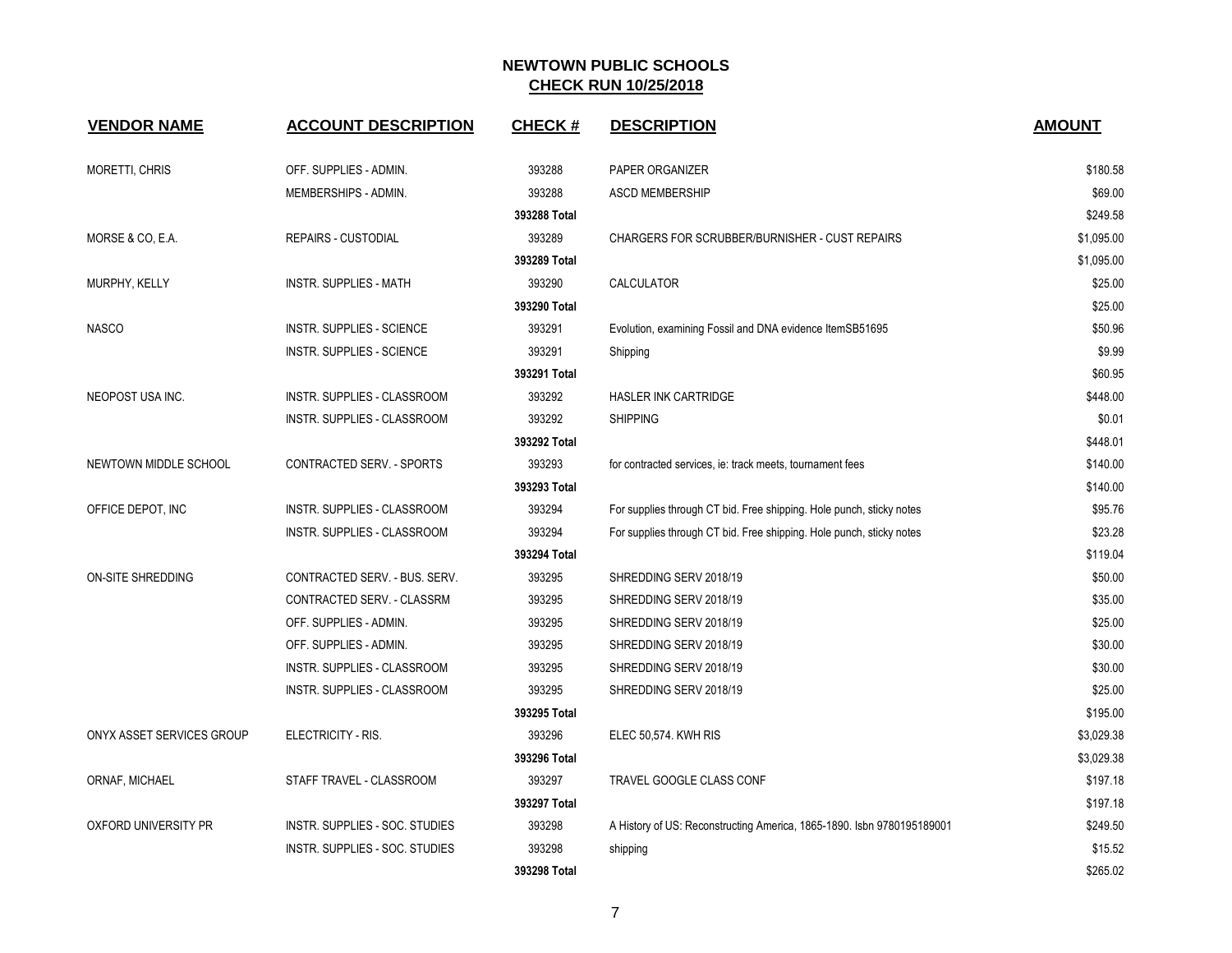| <b>VENDOR NAME</b>        | <b>ACCOUNT DESCRIPTION</b>         | <b>CHECK#</b> | <b>DESCRIPTION</b>                                            | <b>AMOUNT</b> |
|---------------------------|------------------------------------|---------------|---------------------------------------------------------------|---------------|
| PALOS SPORTS INC.         | INSTR. SUPPLIES - P.E.             | 393299        | Instructional supplies PE Quote # 300486-00 Includes shipping | \$819.07      |
|                           | INSTR. SUPPLIES - P.E.             | 393299        | Instructional supplies PE Quote # 300486-00 Includes shipping | \$158.63      |
|                           |                                    | 393299 Total  |                                                               | \$977.70      |
| PEARSON EDUCATION INC. 6  | <b>TEXTBOOKS - CLASSROOM</b>       | 393300        | Grade 3&4 #978142843133 Within Word Student                   | \$43.88       |
|                           | TEXTBOOKS - CLASSROOM              | 393300        | Grade 3&4 #9781428431348 Syllables and Affixes Student Book   | \$43.88       |
|                           | <b>TEXTBOOKS - CLASSROOM</b>       | 393300        | Grade 4 #9781428431355 Derivational Relations Student Book    | \$32.91       |
|                           | TEXTBOOKS - CLASSROOM              | 393300        | Sped #9781428431447 Teacher Resource Guide                    | \$221.91      |
|                           | TEXTBOOKS - CLASSROOM              | 393300        | S&H 10%                                                       | \$25.69       |
|                           |                                    | 393300 Total  |                                                               | \$368.27      |
| PEARSON, CHRISTOPHER      | <b>INSTR. SUPPLIES - MATH</b>      | 393301        | <b>KEYBOARD</b>                                               | \$129.99      |
|                           |                                    | 393301 Total  |                                                               | \$129.99      |
| PEPPER J.W. & SON IN      | <b>INSTR. SUPPLIES - MUSIC</b>     | 393302        | <b>MUSIC SUPPLIES</b>                                         | \$134.99      |
|                           |                                    | 393302 Total  |                                                               | \$134.99      |
| POWERSCHOOL GROUP LLC     | PROF. SERV. - BUS. SERV            | 393303        | EFINANCE PLUS PROJECT MANAGEMENT T&M                          | \$420.00      |
|                           |                                    | 393303 Total  |                                                               | \$420.00      |
| PROJECTOR LAMP SOURCE     | SUPPLIES - LIBRARY                 | 393304        | Projector Lamp Module UF55 Smartboard, PLSL9477, no shipping  | \$74.05       |
|                           |                                    | 393304 Total  |                                                               | \$74.05       |
| REGIONAL SCHOOL DIST      | TUITION - OUT-OF-DISTRICT REG. ED. | 393305        | TUITION - OUT-OF-DISTRICT REG. ED.                            | \$40,936.80   |
|                           |                                    | 393305 Total  |                                                               | \$40,936.80   |
| RUSCITTI, MARIA           | INSTR. SUPPLIES - TECH ED.         | 393306        | <b>TOTE BAGS</b>                                              | \$83.88       |
|                           |                                    | 393306 Total  |                                                               | \$83.88       |
| RZ DESIGN ASSOCIATES INC. | B. & G. IMPROVE - S.H.             | 393307        | LIGHTNING DAMAGE TO CAMERAS INVESTIGATION - SH                | \$3,615.00    |
|                           |                                    | 393307 Total  |                                                               | \$3,615.00    |
| SACRED HEART UNIVERSITY   | UNIVERSITY INTERNS                 | 393308        | <b>STUDENT INTERN</b>                                         | \$23,400.00   |
|                           |                                    | 393308 Total  |                                                               | \$23,400.00   |
| SANTOS, NELSON M.         | STAFF TRAVEL - INFO. TECH.         | 393309        | Intra District travel and training classes                    | \$86.66       |
|                           |                                    | 393309 Total  |                                                               | \$86.66       |
| <b>SCALLON, NANCY</b>     | STAFF TRAIN. - CLASSROOM           | 393310        | <b>CRA CONF</b>                                               | \$160.00      |
|                           |                                    | 393310 Total  |                                                               | \$160.00      |
| <b>SCHOLASTIC INC</b>     | <b>INSTR. SUPPLIES - READING</b>   | 393311        | Qty of 15 scholastic ACTION magazines                         | \$0.03        |
|                           | <b>TEXTBOOKS - ENGLISH</b>         | 393311        | Qty 25 UPFront Magazine.                                      | \$249.75      |
|                           | <b>TEXTBOOKS - ENGLISH</b>         | 393311        | Shipping                                                      | \$24.98       |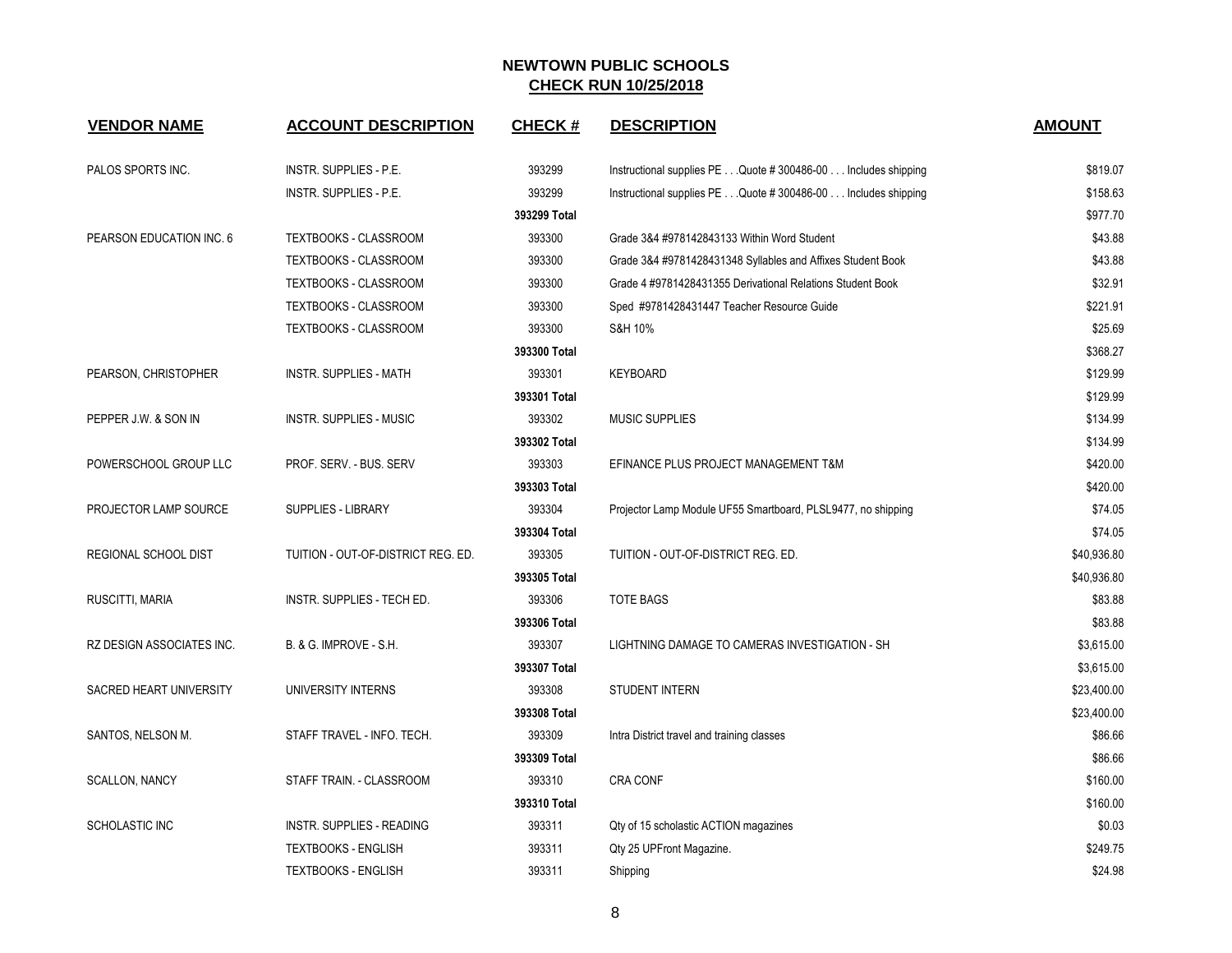| <b>VENDOR NAME</b>       | <b>ACCOUNT DESCRIPTION</b>     | <b>CHECK#</b> | <b>DESCRIPTION</b>                                                       | <b>AMOUNT</b> |
|--------------------------|--------------------------------|---------------|--------------------------------------------------------------------------|---------------|
| SCHOLASTIC INC           | <b>TEXTBOOKS - ENGLISH</b>     | 393311        | Qty 25 UPFront Magazines                                                 | \$249.75      |
|                          | <b>TEXTBOOKS - ENGLISH</b>     | 393311        | Shipping charge.                                                         | \$24.98       |
|                          | <b>TEXTBOOKS - ENGLISH</b>     | 393311        | Scholastic Scope magazines                                               | \$599.40      |
|                          | <b>TEXTBOOKS - ENGLISH</b>     | 393311        | shipping charge                                                          | \$59.94       |
|                          | INSTR. SUPPLIES - CLASSROOM    | 393311        | Scholastic News Classroom Magazine, Grade 2 Edition, 2018-19             | \$92.00       |
|                          | INSTR. SUPPLIES - CLASSROOM    | 393311        | Scholastic News Classroom Magazine, Grade 2 Edition, 2018-19 School Year | \$92.00       |
|                          | INSTR. SUPPLIES - CLASSROOM    | 393311        | Scholastic News Classroom Magazine, Grade 2 Edition, 2018-19 School Year | \$92.00       |
|                          | INSTR. SUPPLIES - CLASSROOM    | 393311        | Shipping and Handling charges                                            | \$27.60       |
|                          |                                | 393311 Total  |                                                                          | \$1,512.43    |
| SHI INTERNATIONAL CORP.  | EQUIPMENT - INFO. TECH.        | 393312        | Anywhere Cart AC-PlusT for 36 tablets/notebooks                          | \$1,081.20    |
|                          | EQUIPMENT - INFO. TECH.        | 393312        | Anywhere Cart AC-Plus-T holds 36 tablets/notebooks - lockable            | \$1,006.20    |
|                          |                                | 393312 Total  |                                                                          | \$2,087.40    |
| SILVER'S SOLAR SOLUTIONS | B. & G. REPAIRS - H.           | 393313        | WINDOW FILM INSTALL - HL2, LIBRARY - HAWL                                | \$416.01      |
|                          |                                | 393313 Total  |                                                                          | \$416.01      |
| SOLTERRA ACADEMY         | TUITION - OUT-OF-DISTRICT      | 393314        | TUITION - OUT-OF-DISTRICT                                                | \$6,745.00    |
|                          | TUITION - OUT-OF-DISTRICT      | 393314        | TUITION - OUT-OF-DISTRICT                                                | \$3,161.60    |
|                          | TUITION - OUT-OF-DISTRICT      | 393314        | TUITION - OUT-OF-DISTRICT                                                | \$6,745.00    |
|                          | TUITION - OUT-OF-DISTRICT      | 393314        | TUITION - OUT-OF-DISTRICT                                                | \$3,161.60    |
|                          |                                | 393314 Total  |                                                                          | \$19,813.20   |
| SOUTHBURY PRINTING C     | PRINTING - ADMIN.              | 393315        | Printing of study skills brochure per attached                           | \$348.58      |
|                          |                                | 393315 Total  |                                                                          | \$348.58      |
| SPEISER, AMY             | STAFF TRAIN. - CLASSROOM       | 393316        | PRACTICAL STRATEGIES WORKSHOP                                            | \$239.00      |
|                          |                                | 393316 Total  |                                                                          | \$239.00      |
| SWANK MOVIE LICENSING US | CONTRACTED SERV. - INFO. TECH. | 393317        | 1 year licenses Movie Licensing USA for 7 schools                        | \$424.00      |
|                          | CONTRACTED SERV. - INFO. TECH. | 393317        | 1 year licenses Movie Licensing USA for 7 schools                        | \$425.00      |
|                          | CONTRACTED SERV. - INFO. TECH. | 393317        | 1 year licenses Movie Licensing USA for 7 schools                        | \$464.00      |
|                          | CONTRACTED SERV. - INFO. TECH. | 393317        | 1 year licenses Movie Licensing USA for 7 schools                        | \$148.00      |
|                          | CONTRACTED SERV. - INFO. TECH. | 393317        | Coverage for Middle Gate From 3/1/19 - 10/31/2019                        | \$296.00      |
|                          |                                | 393317 Total  |                                                                          | \$1,757.00    |
| TAX COLLECTOR NEWTOWN    | WATER - MAINT.                 | 393318        | <b>WATER 3. UNITS MAINT</b>                                              | \$170.93      |
|                          |                                | 393318 Total  |                                                                          | \$170.93      |